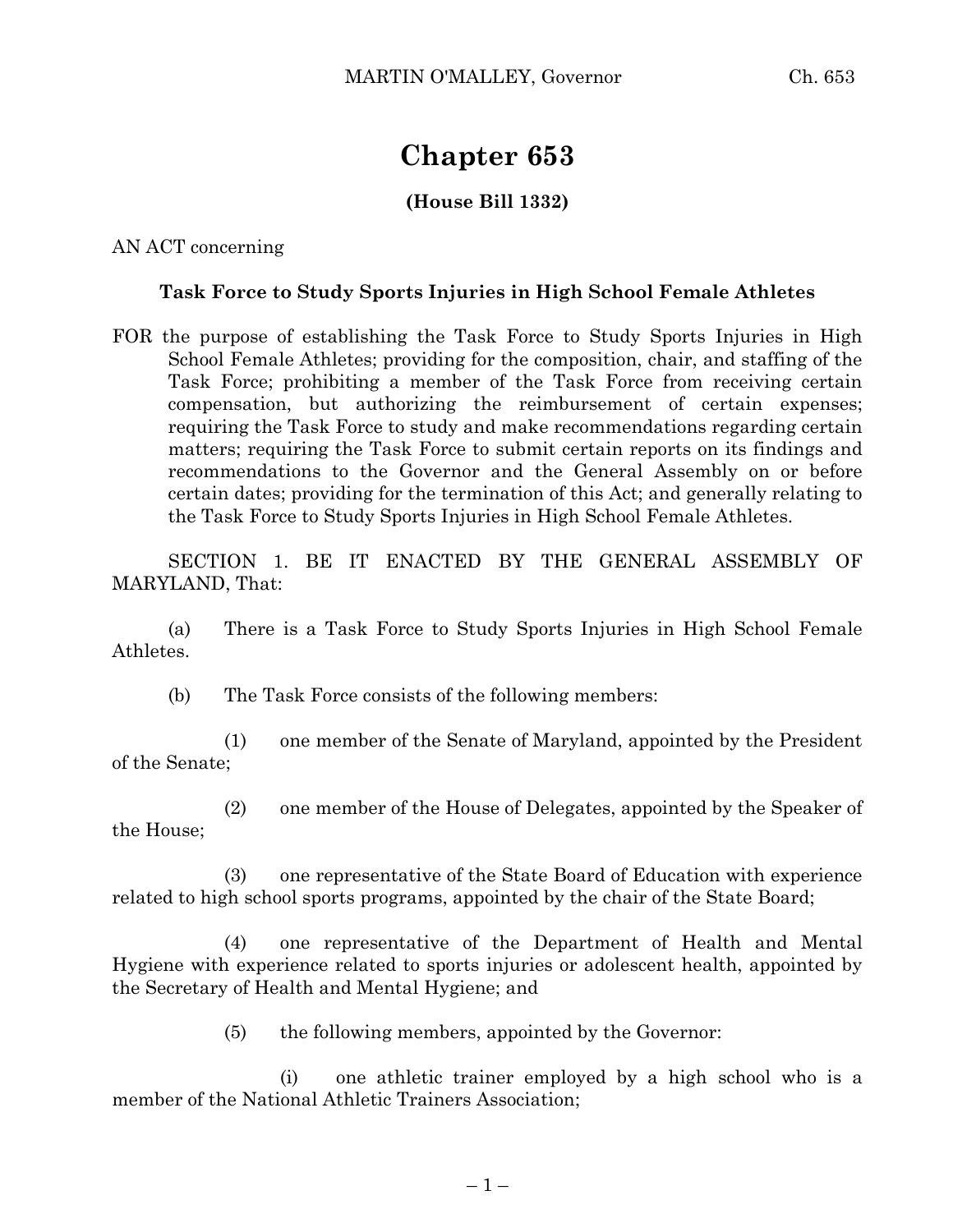(ii) one orthopedic physician with experience in adolescent female anterior cruciate ligament (ACL) injuries;

(iii) one orthopedic physician with expertise in adolescent female orthopedic ankle or shoulder injuries;

(iv) one physician with expertise in adolescent female concussion

injuries;

(v) one pediatrician with expertise in adolescent female health;

(vi) one epidemiologist with expertise in adolescent female sports injuries;

 $\overrightarrow{(w)}$  (vii) one physical therapist with expertise in treating ligamentous knee and orthopedic ankle injuries in adolescent female athletes;

 $\overrightarrow{(vii)}$  (viii) one female varsity member of a high school soccer, lacrosse, or basketball team who incurred an ACL injury while participating in a team sport;

 $\overrightarrow{(with)}$  (ix) one high school athletic director with experience coaching high school female athletes;

(x) one individual employed by an intercollegiate athletic department at an institution of higher education in the State;

- $\left(\frac{1}{11}\right)$  (xi) one coach of a high school girls' lacrosse team;
- $\left(\frac{1}{\mathbf{X}}\right)$  (xii) one coach of a high school girls' soccer team; and
- $\overrightarrow{(*)}$  (xiii) one coach of a high school girls' basketball team.
- (c) The Governor shall designate the chair of the Task Force.
- (d) The State Department of Education shall provide staff for the Task Force.
- (e) A member of the Task Force:
	- (1) may not receive compensation as a member of the Task Force; but

(2) is entitled to reimbursement for expenses under the Standard State Travel Regulations, as provided in the State budget.

(f) The Task Force shall: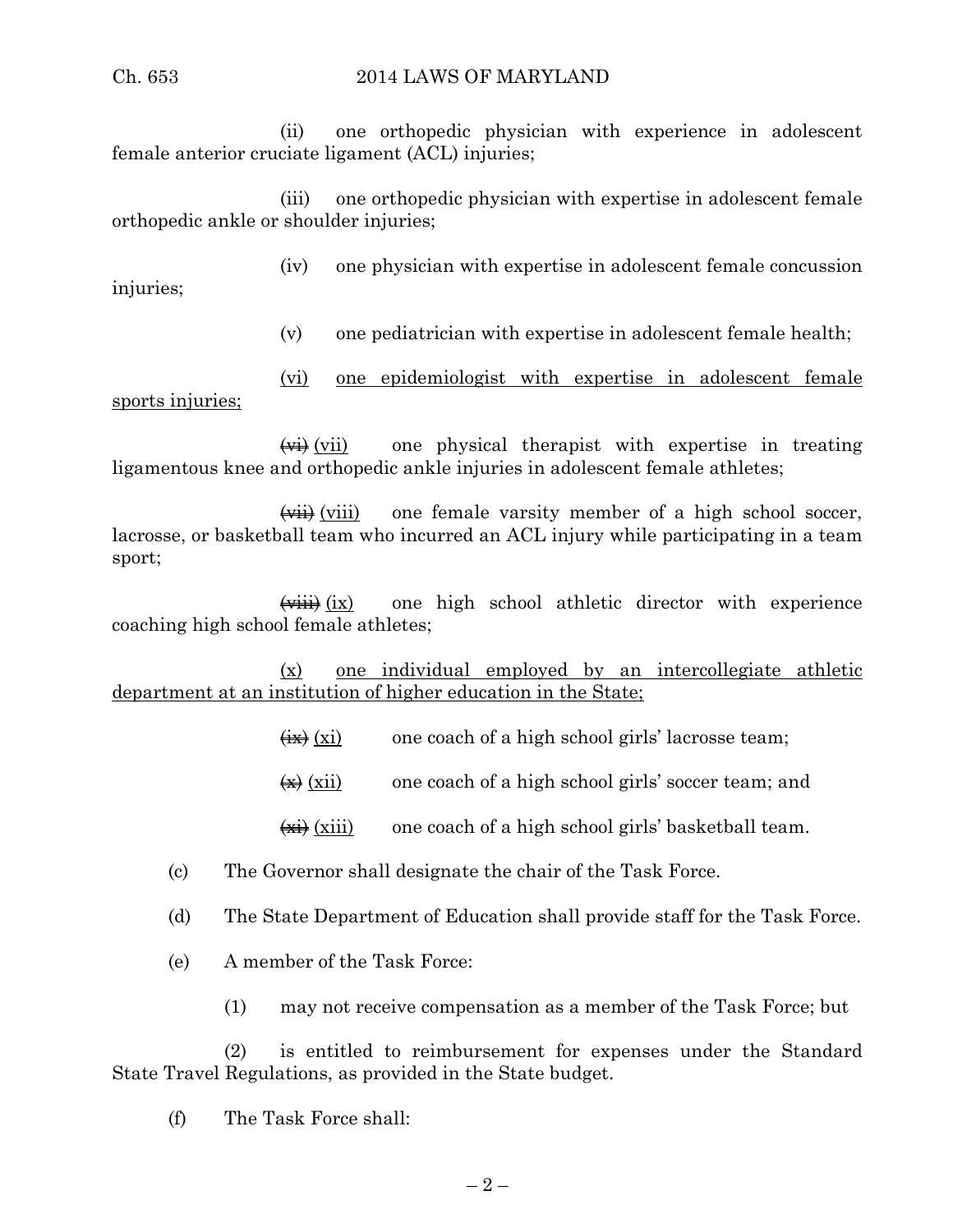(1) review recent medical research regarding the nature and risks of sports injuries incurred by high school female athletes, including concussions, ACL injuries, shoulder injuries, and orthopedic ankle injuries;

(2) report on the rate of sports injuries incurred by high school female athletes compared to high school male athletes in the State;

(3) study effective methods of reducing sports injuries incurred by high school female athletes, including implementation of preventive measures such as conditioning exercises and the use of protective equipment;

(4) establish protocols and standards for clearing a female athlete to return to play following an injury, including treatment plans for such athletes;

(5) review statutes and regulations from other states regarding high school programs designed to prevent the higher rate of injury of female athletes compared to male athletes;

(6) study whether the State Department of Education should develop statutory or regulatory requirements for high school female athletic programs for the prevention of injuries; and

(7) make recommendations regarding injury prevention, including whether high schools in the State should adopt policies that:

(i) limit the frequency and duration of practice;

(ii) restrict athletic maneuvers that endanger adolescent females, such as heading a soccer ball;

(iii) promote a warm–up program consisting of specific neuromuscular and proprioceptive training techniques, such as the Prevent Injury and Enhance Performance Program (PEP); and

(iv) require the use of additional protective equipment for female athletes.

(g) (1) On or before December 31, 2014, the Task Force shall submit an interim report on its findings and recommendations to the Governor and, in accordance with § 2–1246 of the State Government Article, the General Assembly.

(2) On or before December 1, 2015, the Task Force shall submit a final report on its findings and recommendations to the Governor and, in accordance with § 2–1246 of the State Government Article, the General Assembly.